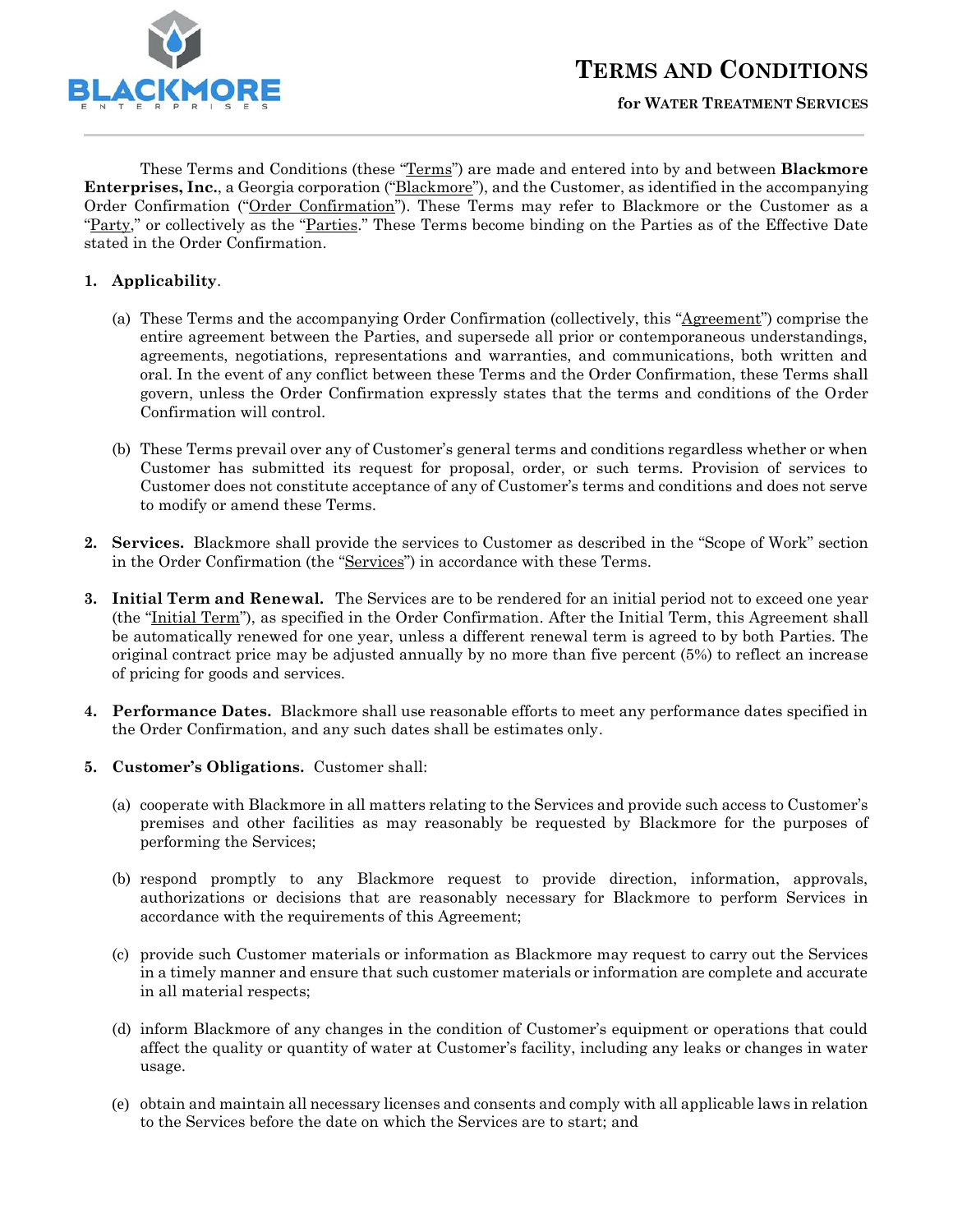

- (f) follow all instructions and recommendations provided by Blackmore concerning water treatment and related equipment and materials.
- **6. Customer's Acts or Omissions.** If Blackmore's performance of its obligations under this Agreement is prevented or delayed by any act or omission of Customer or its agents, subcontractors, consultants or employees, Blackmore shall not be deemed in breach of its obligations under this Agreement or otherwise liable for any costs, charges or losses sustained or incurred by Customer, in each case, to the extent arising directly or indirectly from such prevention or delay.

# **7. Site Conditions.**

- (a) Customer acknowledges that treated equipment must be in operation or properly stored for the water treatment program to be effective. All system metallurgies are stated as being copper and mild steel composites; no other metals, such as aluminum have been disclosed as being present in the system.
- (b) This Agreement is based upon operating and water conditions at the proposed location at the time of the "Effective Date" specified in the Order Confirmation. Any change in such conditions during the term of this Agreement may require a change in water treatment products, procedures, and costs. Any such change in costs shall be subject to Customer's prior approval. However, should the Customer decline to give approval, this Agreement may be canceled at any time thereafter by either Party in accordance with Section [19.](#page-4-0)
- **8. Change Orders.** Customer may request Blackmore to perform services or provide materials which are not set forth in the Order Confirmation. Blackmore agrees to perform such additional work so long as prior to the performance of such additional work, Customer shall authorize in writing the scope of such additional work and compensation payable to Blackmore for the full performance of said additional work. Blackmore may charge for the time it spends assessing and documenting a change request from Customer on a time and materials basis in accordance with the Order Confirmation. Blackmore may also, from time to time, change the Services without the consent of Customer provided that such changes do not materially affect the nature or scope of the Services, the fees, or any performance dates set forth in the Order Confirmation.

# **9. Fees and Expenses; Payment Terms; Interest on Late Payments.**

- (a) In consideration of the provision of the Services by Blackmore and the rights granted to Customer under this Agreement, Customer shall pay the fees set forth in the Order Confirmation.
- (b) Customer agrees to reimburse Blackmore for all reasonable travel and out-of-pocket expenses incurred by Blackmore in connection with the performance of the Services.
- (c) All charges are due and payable no later than thirty (30) days from date of invoice. A service charge of 1.5% will be applied to all past due amounts, being an annual percentage rate of 18%. Should any payments to be made by the Customer be collected by or through an attorney, Customer also agrees to pay an additional fifteen (15%) percent of the amount due and accrued interest, plus any other costs of such collection, including reasonable attorney's fees.
- (d) Customer further agrees to notify Blackmore in writing or by email within five (5) days of receiving an invoice if Customer disputes any expense or fee entry on that invoice. In the absence of any such written objections within five (5) days, Customer will be deemed to have accepted and acknowledged the invoice as correct.
- (e) All credit card payments will be charged a three (3%) percent processing fee of the total invoice amount.
- (f) If Customer requires Blackmore to enroll in a vendor supplier program, all expenses will be a direct pass-through cost to the customer. This will be invoiced within thirty (30) days of the incurred expense.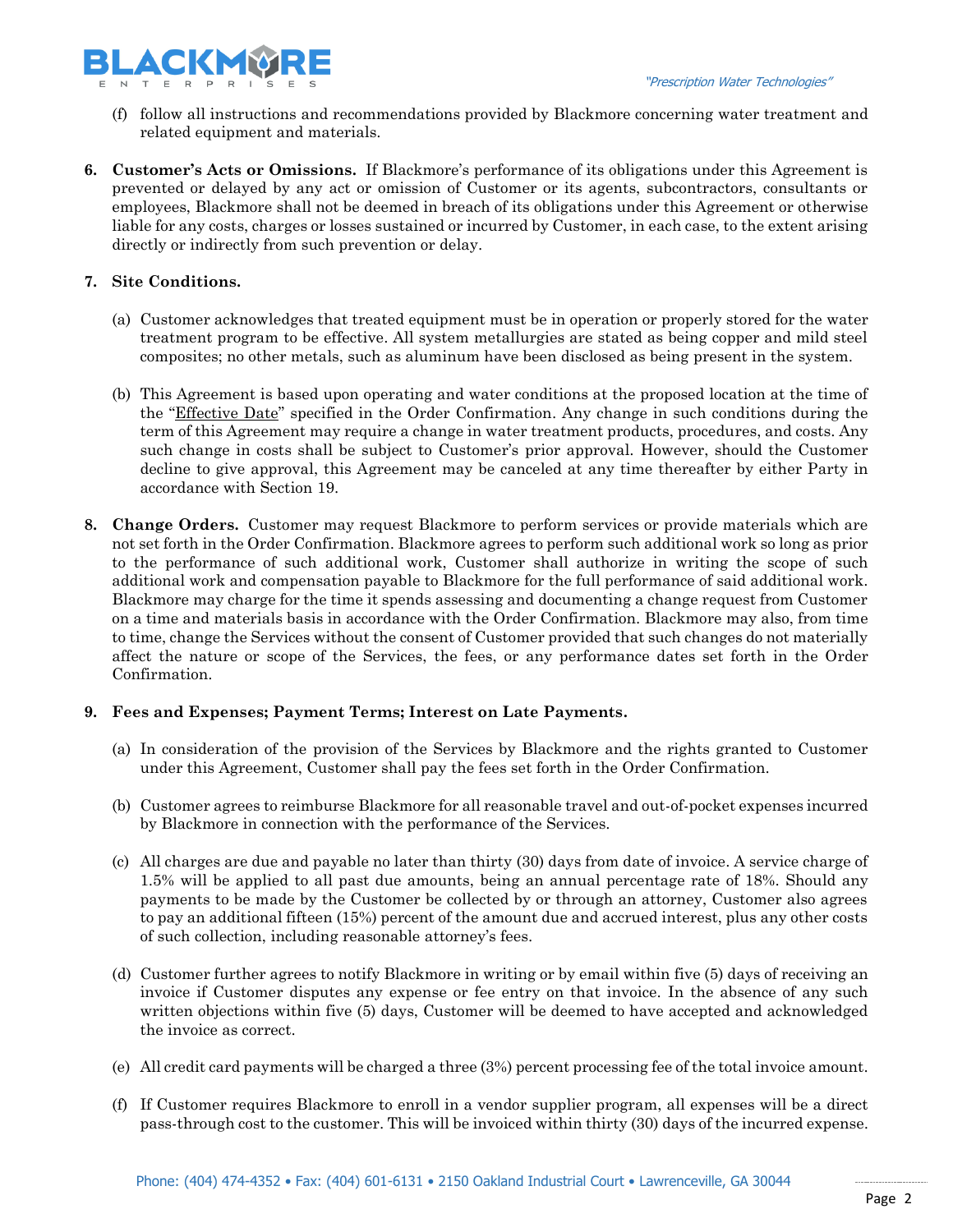- **10. Taxes**. Customer shall be responsible for all sales, use and excise taxes, and any other similar taxes, duties and charges of any kind imposed by any federal, state or local governmental entity on any amounts payable by Customer hereunder.
- **11. Intellectual Property.** All intellectual property rights, including copyrights, patents, patent disclosures and inventions (whether patentable or not), trademarks service marks, trade secrets, know-how and other confidential information, trade dress, trade names, logos, corporate names and domain names, together with all of the goodwill associated therewith, derivative works and all other rights (collectively, "Intellectual Property Rights") in and to all documents, work product and other materials that are delivered to Customer under this Agreement or prepared by or on behalf of Blackmore in the course of performing the Services, including any items identified as such in the Order Confirmation, (collectively, the "Deliverables"), except for any Confidential Information of Customer or customer materials, shall be owned by Blackmore and shall not be deemed "works made for hire." Blackmore hereby grants Customer a license to use all Intellectual Property Rights free of additional charge and on a non-exclusive, worldwide, non-transferable, non-sublicenseable, fully paid-up, royalty-free and perpetual basis to the extent necessary to enable Customer to make reasonable use of the Deliverables and the Services.

### **12. Confidential Information.**

- (a) All non-public, confidential or proprietary information of Blackmore, including, but not limited to, trade secrets, technology (including chemical formulas), information pertaining to business operations and strategies, and information pertaining to customers, pricing, and marketing (collectively, "Confidential Information"), disclosed by Blackmore to Customer, whether disclosed orally or disclosed or accessed in written, electronic or other form or media, and whether or not marked, designated or otherwise identified as "confidential," in connection with the provision of the Services and this Agreement is confidential, and shall not be disclosed or copied by Customer without the prior written consent of Blackmore. Confidential Information does not include information: (i) which has been voluntarily disclosed to the public by Blackmore or by another person with Blackmore's consent; (ii) which has been independently developed and disclosed by others; or (iii) which has otherwise entered the public domain through lawful means.
- (b) Customer agrees to use the Confidential Information only to make use of the Services and Deliverables. Blackmore shall be entitled to injunctive relief for any violation of this Section.

# <span id="page-2-0"></span>**13. Representations and Warranties.**

- (a) Blackmore hereby represents and warrants to Customer that it will perform the Services using personnel of required skill, experience and qualifications and in a professional and workmanlike manner in accordance with generally recognized industry standards for similar services and will devote adequate resources to meet its obligations under this Agreement.
- (b) Blackmore shall not be liable for a breach of the warranty set forth in Section [13\(](#page-2-0)a) unless Customer gives written notice of the defective Services, reasonably described, to Blackmore within five (5) days of the time when Customer discovers or ought to have discovered that the Services were defective.
- (c) Subject to Section [13\(](#page-2-0)b), Blackmore shall, in its sole discretion either: (i) repair or re-perform such Services (or the defective part); or (ii) credit or refund the price of such Services at the pro rata contract rate.
- (d) THE REMEDIES SET FORTH IN SECTION 13(c) SHALL BE THE CUSTOMER'S SOLE AND EXCLUSIVE REMEDY AND BLACKMORE'S ENTIRE LIABILITY FOR ANY BREACH OF THE LIMITED WARRANTY SET FORTH IN SECTION 13(a).
- **14. Disclaimer of Warranties**. EXCEPT FOR THE WARRANTY SET FORTH IN SECTION 13(a) ABOVE, BLACKMORE MAKES NO WARRANTY WHATSOEVER WITH RESPECT TO THE SERVICES,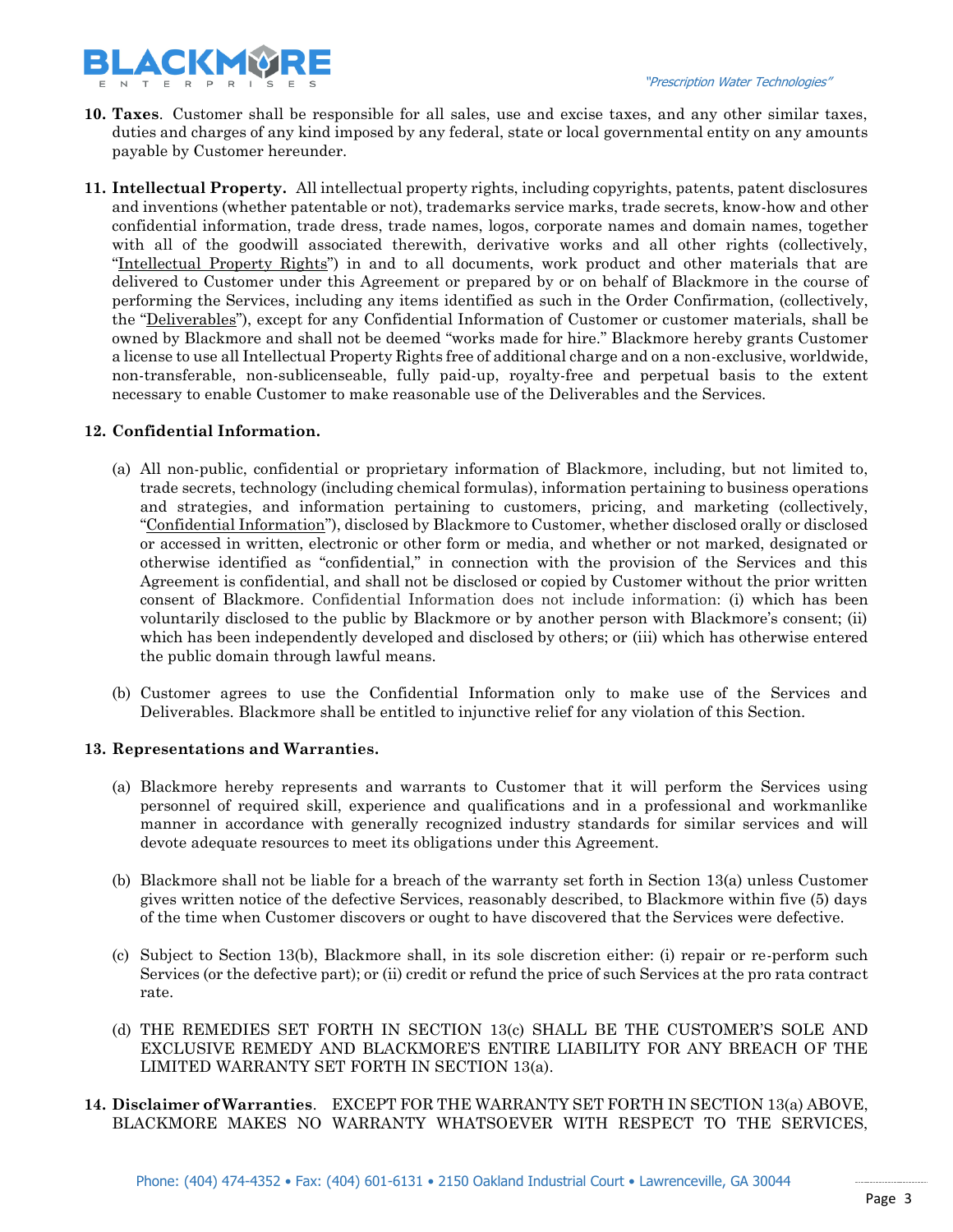

INCLUDING ANY (A) WARRANTY OF MERCHANTABILITY; OR (B) WARRANTY OF FITNESS FOR A PARTICULAR PURPOSE; OR (C) WARRANTY OF TITLE; WHETHER EXPRESS OR IMPLIED BY LAW, COURSE OF DEALING, COURSE OF PERFORMANCE, OR USAGE OF TRADE OR OTHERWISE.

# **15. Reliance on Third-Party Suppliers.**

- (a) During the course of performing the Services, Blackmore may obtain materials and services from third parties, and may use outside laboratories to test water samples. Blackmore will provide third-party suppliers with all the pertinent information necessary to properly complete the work, including water testing.
- (b) Blackmore and Customer have placed absolute reliance on the tests conducted by outside laboratories for their accuracy. Customer acknowledges this condition of reliance and agrees to cooperate with Blackmore in bringing any claim which may arise from defective materials or inaccurate testing provided by such outside laboratories, and Customer also agrees not to hold Blackmore responsible for any damages caused by such inaccurate test results.

# **16. Limitation of Liability.**

BLACKMORE SHALL NOT BE LIABLE TO CUSTOMER OR ANY THIRD-PARTY FOR ANY INCIDENTAL, CONSEQUENTIAL, SPECIAL, INDIRECT, PUNITIVE OR THIRD-PARTY DAMAGES OR CLAIMS, INCLUDING LOST PROFITS, AND REGARDLESS OF WHETHER SUCH DAMAGE WAS FORESEEABLE AND WHETHER OR NOT SUCH PARTY HAS BEEN ADVISED OF THE POSSIBILITY OF SUCH DAMAGES, AND NOTWITHSTANDING THE FAILURE OF ANY AGREED OR OTHER REMEDY OF ITS ESSENTIAL PURPOSE. IN NO EVENT SHALL BLACKMORE'S AGGREGATE LIABILITY ARISING OUT OF OR RELATED TO THIS AGREEMENT, WHETHER ARISING OUT OF OR RELATED TO BREACH OF CONTRACT, TORT (INCLUDING NEGLIGENCE) OR OTHERWISE, EXCEED THE AGGREGATE AMOUNTS PAID OR PAYABLE TO BLACKMORE PURSUANT TO THIS AGREEMENT AND THE APPLICABLE ORDER CONFIRMATION.

# **17. Contamination Dangers.**

- (a) Customer acknowledges that the ultimate success of any water treatment program provided under this Agreement is dependent on the Customer's diligent compliance with the instructions and recommendations made by Blackmore during normal service visits and otherwise.
- (b) Customer understands that a failure to follow Blackmore's instructions or recommendations with regard to water treatment and maintenance may result in physical injury or death to Customer or third parties from contamination by microorganisms such as Legionella.
- (c) Customer further acknowledges and understands that contamination by Legionella and other microorganisms is impossible to control completely and that such contamination may occur even if Blackmore has performed the Services properly and in compliance with all industry standards.
- (d) Customer represents that it has taken steps to prevent contamination by microorganisms, such as implementing a Legionella prevention program, in compliance with government and industry recommendations.
- (e) BLACKMORE SHALL NOT BE LIABLE TO CUSTOMER OR ANY THIRD-PARTY FOR ANY DAMAGES INCURRED AS A RESULT OF CONTAMINATION BY MICROORGANISMS, INCLUDING LEGIONELLA, OR AS A RESULT OF CUSTOMER'S FAILURE TO FOLLOW INSTRUCTIONS OR RECOMMENDATIONS PROVIDED BY BLACKMORE REGARDING WATER TREATMENT AND MAINTENANCE.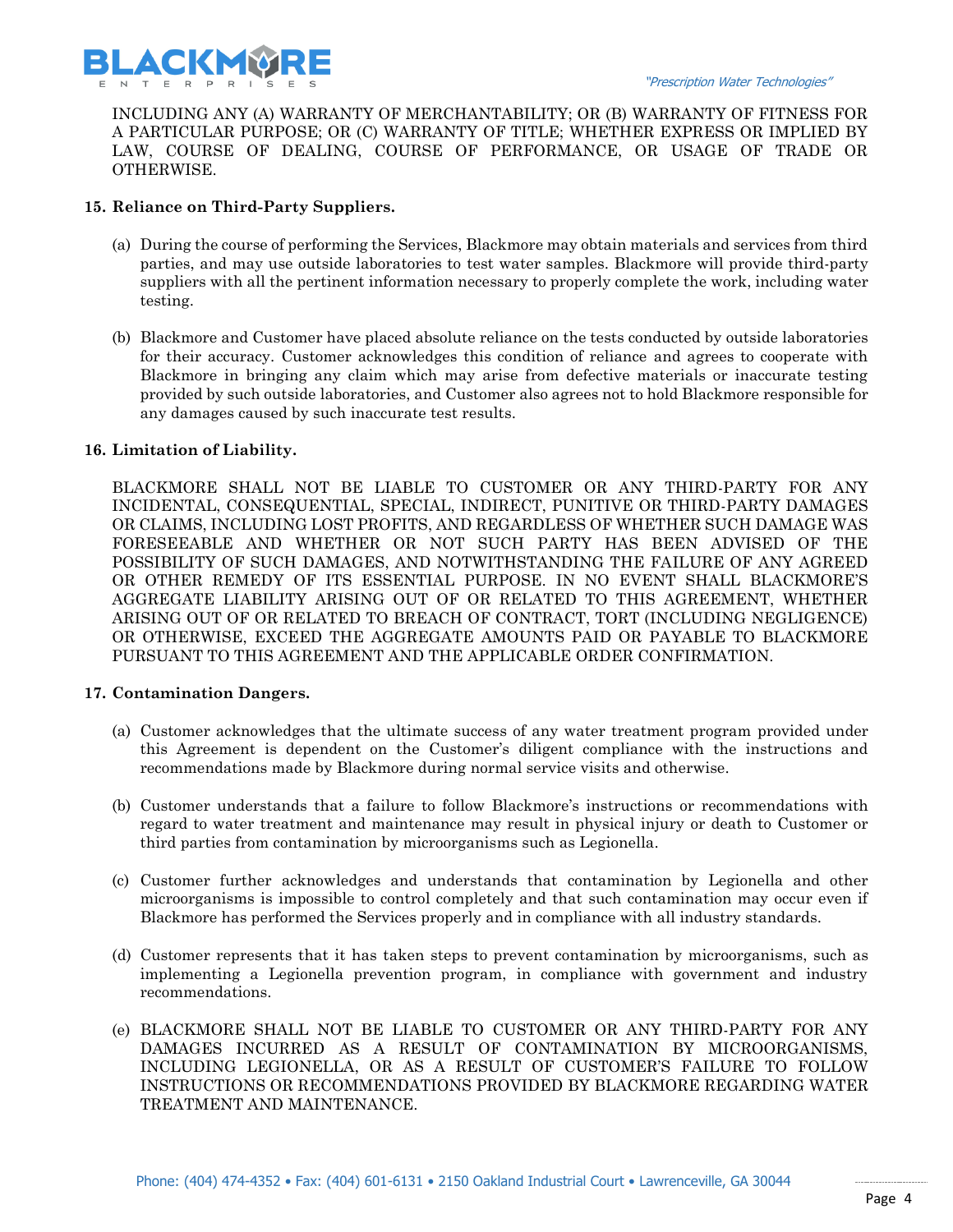

- **18. Indemnification.** If any investigation is initiated or if any action, civil or criminal, is brought by any individual, company, or entity whatsoever relating to the Services provided by Blackmore, then Customer agrees to cooperate fully in any such investigation or action and shall provide all relevant supporting documentation regarding Customer's water treatment and management activities. Customer shall indemnify, hold harmless and defend Blackmore and its officers, directors, agents (including Sub-Agents), employees and affiliates (the "Indemnified Parties") from and against any and all claims, demands, actions, costs, expenses, liabilities, judgments, causes of action, proceedings, suits, losses and damages of any nature, which are threatened or brought against, or are suffered or incurred by, the Indemnified Parties as a result of:
	- (a) any breach by Customer (or its officers, directors, affiliates, representatives, contractors, or employees) of any of the obligations, representations, warranties, covenants, or conditions contained in this Agreement, including (i) failure to follow Blackmore's instructions or recommendations concerning water treatment, (ii) failure to provide accurate information to Blackmore, or (iii) failure to inform Blackmore of any changes in Customer's operations or equipment that may affect water quantity or quality;
	- (b) any latent defects in water treatment equipment or plumbing that was not caused by Blackmore.
	- (c) any bodily injury or death caused by infection by microorganisms such as Legionella; and/or
	- (d) any violation of applicable laws or regulations.

### <span id="page-4-0"></span>**19. Termination.**

- (a) Either Party may terminate this Agreement by providing (30) days advance written notice to the other Party.
- (b) If this Agreement terminates during the Initial Term, Customer shall pay Blackmore the remaining balance of the entire first-year contract fee as described in the Order Confirmation, as well as for any existing inventory and equipment on-site. This payment is used to reimburse Blackmore for the reasonable costs of labor and materials incurred before termination.
- (c) If this Agreement terminates after the Initial Term, Customer shall pay Blackmore any outstanding invoices for labor and materials provided. If Customer terminates this Agreement without providing thirty (30) days' written notice, or if Customer terminates this Agreement after giving notice but before thirty (30) days have elapsed, Customer will immediately pay (1) all outstanding balances for the services performed up to the date of termination and (2) an early termination charge of \$500. Customer agrees that the early termination charge is not a penalty, but liquidated damages reasonably necessary to reimburse Blackmore for administrative expenses incurred as a result of early termination.
- (d) In addition to any remedies that may be provided under this Agreement, Blackmore may terminate this Agreement with immediate effect upon written notice to Customer, if Customer (i) fails to pay any amount when due under this Agreement; or (ii) has not otherwise performed or complied with this Agreement, in whole or in part.
- **20. Publicity**. The Customer hereby irrevocably consents to any and all uses and displays, by Blackmore and its agents, representatives and licensees, of the Deliverables in connection with any pictures, photographs, audio and video recordings, digital images, websites, television programs and advertising, other advertising and publicity, sales and marketing brochures, books, magazines, other publications, CDs, DVDs, tapes and all other printed and electronic forms and media throughout the world, at any time during or after the term of this Agreement, for all legitimate commercial and business purposes of Blackmore ("Permitted Uses") without further consent from or royalty, payment or other compensation to Customer. Customer hereby forever waives and releases Blackmore and its directors, officers, employees